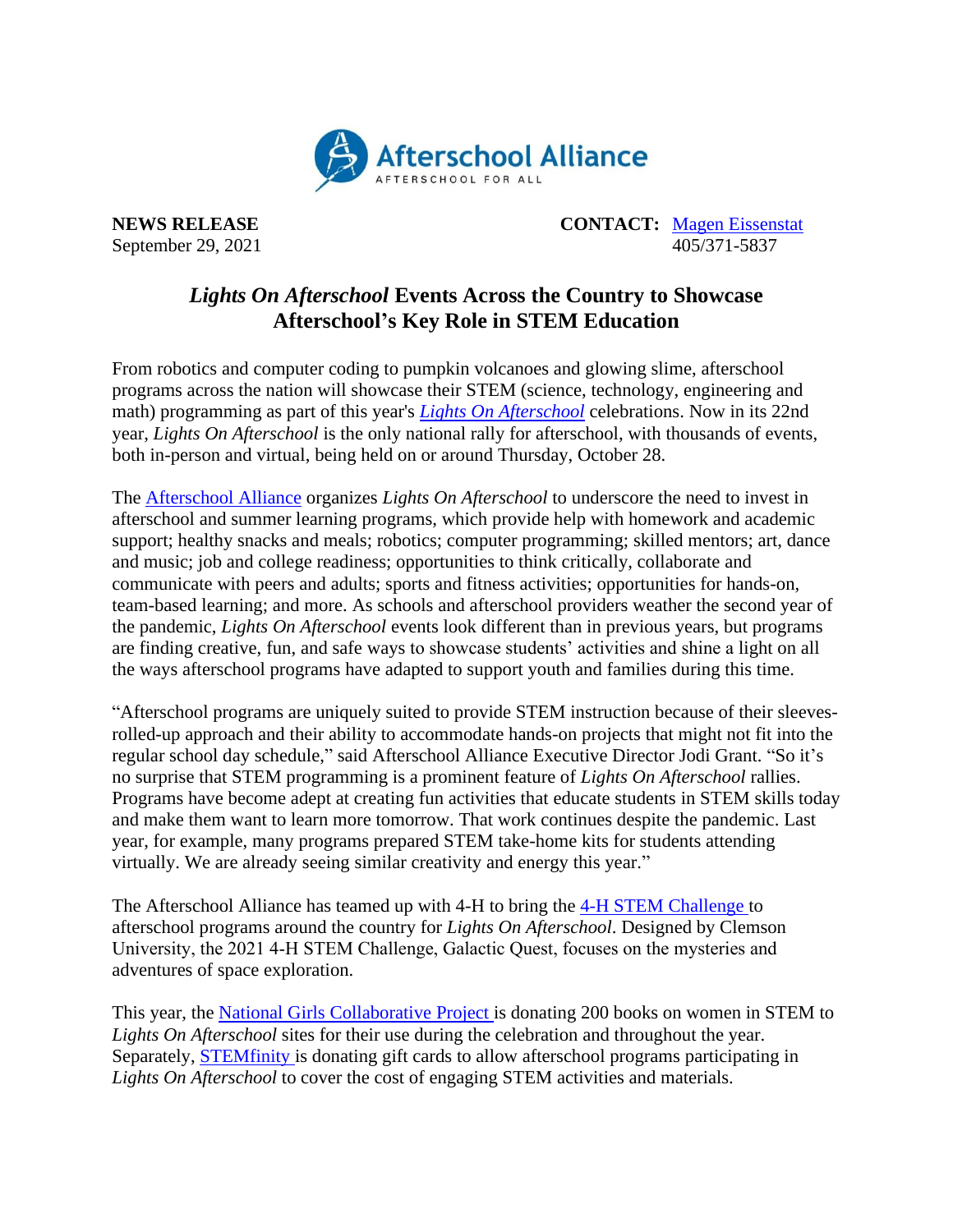Additional STEM-focused activities taking place at *Lights On Afterschool* events around the country include:

- [Million Girls Moonshot,](http://www.milliongirlsmoonshot.org/) a transformative nationwide movement re-imagining who can be an engineer, a builder, an inventor, and a leader, is celebrating girls and women in STEM throughout the month of October for *Lights On Afterschool*. A suite of STEM resources, events, and activities for afterschool educators and programs to help students, especially girls and those under-represented in STEM careers, get excited about STEM is posted at [Million Girls Moonshot Toolkit.](https://stemnext.org/engineering-mindset-toolkit/)
- **Dallas**, **Texas**: The Voice of Hope Ministries will celebrate *Lights On Afterschool* with a STEM showcase at its afterschool program sites, located at its main campus in Dallas and at Uplift Grand Preparatory School in Grand Prairie. Volunteers from local technology companies will lead hands-on STEM activities, share insights about their fields and how students can pursue careers in STEM. Students will also showcase coding and robotics projects they have worked on during Voice of Hope's afterschool programs.
- **Fairbury, Nebraska**: The FYI Center CASTLE Afterschool Program's *Lights On HallowSTEAM* event will feature a variety of hands-on STEAM (science, technology, engineering, arts, math) activities, including a dissolving candy corn experiment, minipumpkin volcanoes, and the mysteries of glow slime.
- **Rhode Island (Statewide):** Seven afterschool sites in six cities across Rhode Island will mark *Lights On Afterschool* by showing how students use team-building skills and social emotional development to problem-solve together. Sites will use programming created by the Mystic Aquarium to teach STEM skills through environmental education. At one site, with parents, peers, and other community members in attendance, students will demonstrate a "get to know you" activity called "Human Robot," during which students will pair up and then "program" their partners to move through obstacles toward a prize. Another activity will feature family members working together to build bird feeders using safe materials and resources. The seven sites are participating in the Rhode Island STEM Advantage, a statewide STEM initiative funded by the United Way of Rhode Island, the Rhode Island Foundation, and the Million Girls Moonshot.

During the pandemic, afterschool and summer learning programs have stepped up to provide virtual educational activities, deliver meals and enrichment kits, help families bridge the digital divide, check in with children to ensure their social and emotional needs are being met, connect families to social services, care for the children of essential workers and first responders, and much more.

The most recent [America After 3PM](http://www.afterschoolalliance.org/AA3PM/) household survey of more than 31,000 families, commissioned by the Afterschool Alliance, finds that nearly three-quarters of afterschool parents (73%) report that their child's program offers STEM instruction, up from 69% in 2014. However, for every child in an afterschool program in the United States, three more are waiting to get in, so even as more afterschool programs are offering STEM, not nearly enough children are able to take advantage.

A large and powerful body of evidence demonstrates improvements in grades, school attendance, behavior and more among children who participate in afterschool programs. Researchers have also found that students in afterschool programs are more engaged in school and excited about learning and develop critical work and life skills such as problem solving, teamwork, and communications.